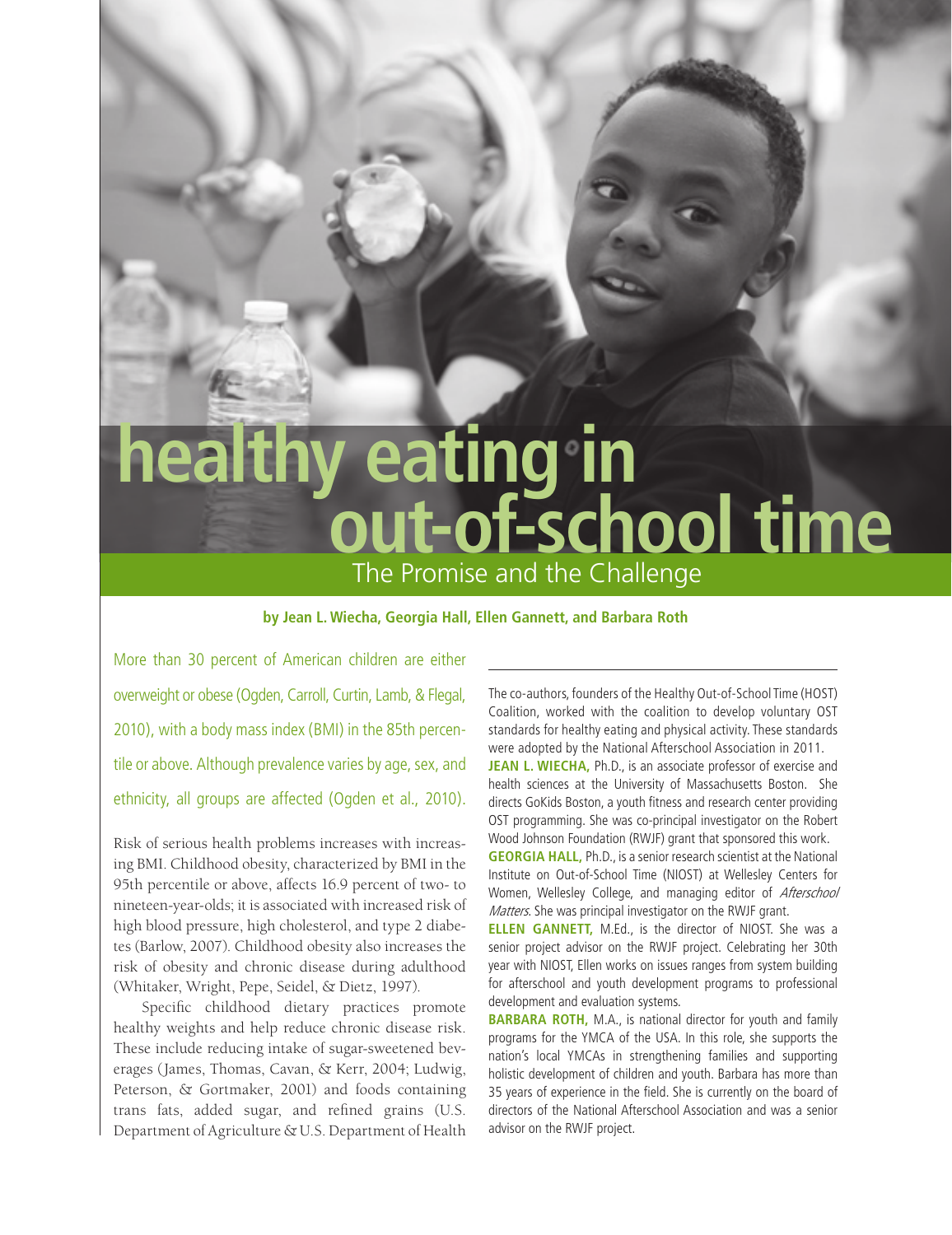and Human Services, 2010). The American Academy of Pediatrics recommends that children eat a healthy breakfast and five or more fruits and vegetables daily. Other recommendations include letting children regulate their own intake and engaging the whole family in healthy habits (Barlow, 2007).

Every organization that feeds children can employ these dietary strategies. Out-of-school time (OST) programs, which serve over 8 million children per year (Afterschool Alliance, 2009), are a promising setting for nurturing healthy eating habits. Children may be in programs for 15 or more hours per week during the school year and all day in the summer. Most programs provide at least one snack or meal and strive for positive role modeling (National AfterSchool Association, 1998). Environmental interventions that limit food choices to healthy options show promise in general and specifically in OST (Mozaffarian et al., 2010; Story, Kaphingst, Robinson-O'Brien, & Glanz, 2008). While the quality of foods and beverages served nationally in OST programs is unknown, limited research (Mozaffarian et al., 2010) and our field experience suggest wide variability.

OST program menus may reflect voluntary quality standards or standards set by public agencies. For example, programs that serve children from low-income families may provide snacks or meals through the

USDA's Child and Adult Care Food Program or Summer Meals Program. Meals funded by these programs must meet federal menu guidelines. Some programs serve snacks or meals provided through the National School Lunch Program in their school district. Other programs follow menu guidelines from non-regulatory bodies such as the YMCA,

California CANFIT, and Alliance for a Healthier Generation. An unknown number of OST programs operate with no menu guidelines at all.

The patchwork system of nutrition guidelines may contribute to variable OST menu quality. An essential first step in determining how to address this issue involves understanding the perspectives of individuals who manage key OST organizations. We used qualitative research methods to explore healthy eating concepts among OST program administrators. We examined their perception of the importance of the childhood obesity epidemic in relation to their mission. We also explored perceived barriers to serving healthful foods and the potential utility of guidelines and other managerial supports in helping programs adopt healthy eating practices.

# Methods

The research team, consisting of the authors, developed a semi-structured interview to identify the factors affecting healthy eating and physical activity in OST. The interview included 13 guiding questions. We consolidated responses to these questions under four headings:

- 1.Where do childhood obesity, physical activity, and healthy eating fit into the agenda and priorities for OST programs in your community, city, region, or network of organizations?
- 2.What are the barriers that OST programs face in achieving their goals for healthy eating?
- 3.Describe the standards and guidelines for healthy eating used in the OST programs in your community, city, region, or network. Would more rigorous and specific guidelines be likely to improve practices?
- 4.What supports—management, staffing, guidelines, communication, training, financial resources, other infrastructure—need to be in place or would have to change to support healthy eating practices?

We then identified 17 key OST organizations that provide, coordinate, or improve services or that conduct

Where do childhood obesity, physical activity, and healthy eating fit into the agenda and priorities for OST programs in your community, city, region, or network of organizations?

policy or advocacy work on behalf of large provider networks. We selected interviewees purposefully rather than trying to identify a representative sample because we wanted to include prominent organizations with major accomplishments. Individuals from 14 organizations contributed the comments about healthy eating included in this analysis. All interview partici-

pants were senior staff, including unit or program managers, directors, and executives. The organizations were statewide (n=4); regional (n=6) covering a major metropolitan area, county, or counties; or national (n=4) in scope. They were either governmental (n=5) or private nonprofit (n=9) entities. Two organizations had more than one interview participant. Each participant gave verbal consent to the interview protocol, which had been approved by the institutional review boards at Wellesley College and the University of Massachusetts Boston.

All four of us conducted phone interviews in spring 2010. Each interview lasted 30–60 minutes. Not all par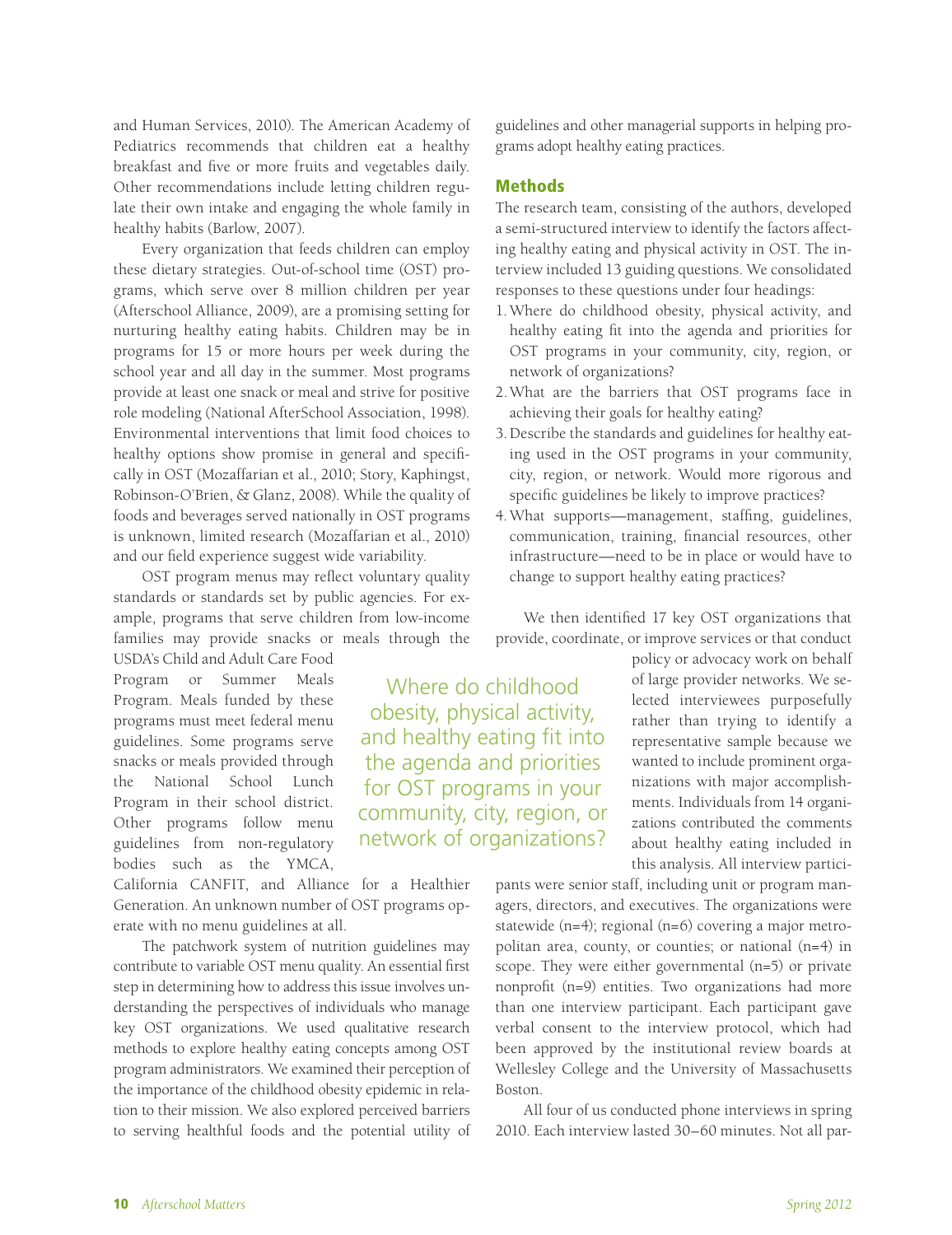ticipants responded to every question. The interviews were digitally recorded and then transcribed.

We analyzed interview transcripts thematically using techniques described by Taylor-Powell and Renner (2003). Two members of the research team reviewed and coded interview transcripts to organize segments under headings related to the interview prompts. When the interviewers' coding did not match, we maintained the transcript fragment under multiple headings until the next phase of the analysis identified its best placement. We then parsed these segments into smaller fragments of one to several sentences on a single theme. Themes were not determined a priori but were allowed to emerge from the text. A theme mentioned by a participant in response to a specific question was counted once regardless of the number of occurrences. For example, if "more training" appeared five times in one response, we tallied only one occurrence.

## Leaders' Perceptions of Healthy Eating in OST

Our presentation of the interview comments corresponds to our four broad-based questions. We maintain our respondents' anonymity, identifying them by the geographic scope of their organization's work and by organization type.

### Priority of Healthy Eating

Respondents were highly concerned about childhood obesity. They identified physical activity and healthy eating as important components of their work. Among 12 organizations commenting on this topic, one interviewee described these issues as the organization's top priority, and two reported they were the second highest priority after school and academic issues. Of the remaining nine, four stated these issues were among their organization's top three to five priorities, and five simply described them as a "high" priority.

#### Barriers

Participants identified many barriers to serving healthy foods and beverages in OST. In comments from participants representing 13 organizations, four themes related to program management emerged: food procurement, budget, staff issues, and facilities. Please note that these interviews predate the Healthy, Hunger-Free Kids Act of 2010, which includes provisions to improve snack quality.

### Procurement

How programs get their food is an important determinant of what they serve. Two main models emerged from the interviews. Some programs received snack foods through the school food service as part of the National School Lunch Program (NSLP), while others purchased their own food. Of the programs purchasing food, some went shopping or took delivery from a food vendor. Some participated in the Child and Adult Care Food Program (CACFP) for low-income communities, which reimburses programs for foods that meet CACFP guidelines.

Interviewees from seven organizations described benefits and challenges associated with each procurement model. Participants who described programs that get snacks from the school food service noted that the program, as a statewide nonprofit provider put it, "has no control over" what comes in. New menu guidelines could be particularly challenging for these programs to implement. One interviewee from a statewide nonprofit organization pointed out that programs can petition their local NSLP for different food items, "but most people don't want to take the initiative." Another interviewee, from a regional government agency, noted that school food service directors are required to keep costs down: "I think that sometimes their business is to ensure guidelines are met, but to do it as [inexpensively] as possible." Improving menus for OST programs that get their food from NSLP may require advocacy from OST to school food service and from school food service to vendors.

Programs that purchase their own food have more choice but may face difficulties with devoting staff time to shopping and with balancing cost and healthfulness. A participant from a national nonprofit organization that used menu guidelines said, "Many of the programs… struggled with the menu…. They ended up having to go on [big-box store] runs; it wasn't easy for them." Also, several participants described problems with access to healthy food. A regional service provider noted, "In lowincome communities, a lot of the markets…don't have a spectrum of fresh fruits and vegetables." The absence of supermarkets providing fresh food at competitive prices affects not only the program's menu but also the choices available to participating families. An interviewee from another regional nonprofit organization described the difficulty of finding alternative vendors: "To get fresh fruits and vegetables delivered by a wholesale food center was very challenging.… I was turned down many times [but finally found someone]."

CACFP participants can receive reimbursement for snacks that meet a prescribed food pattern. Although interviewees viewed CACFP as an important resource, four identified problems with using it. Said a respondent from a regional government agency, "[We] never receive full reimbursement for what it costs…. We have to work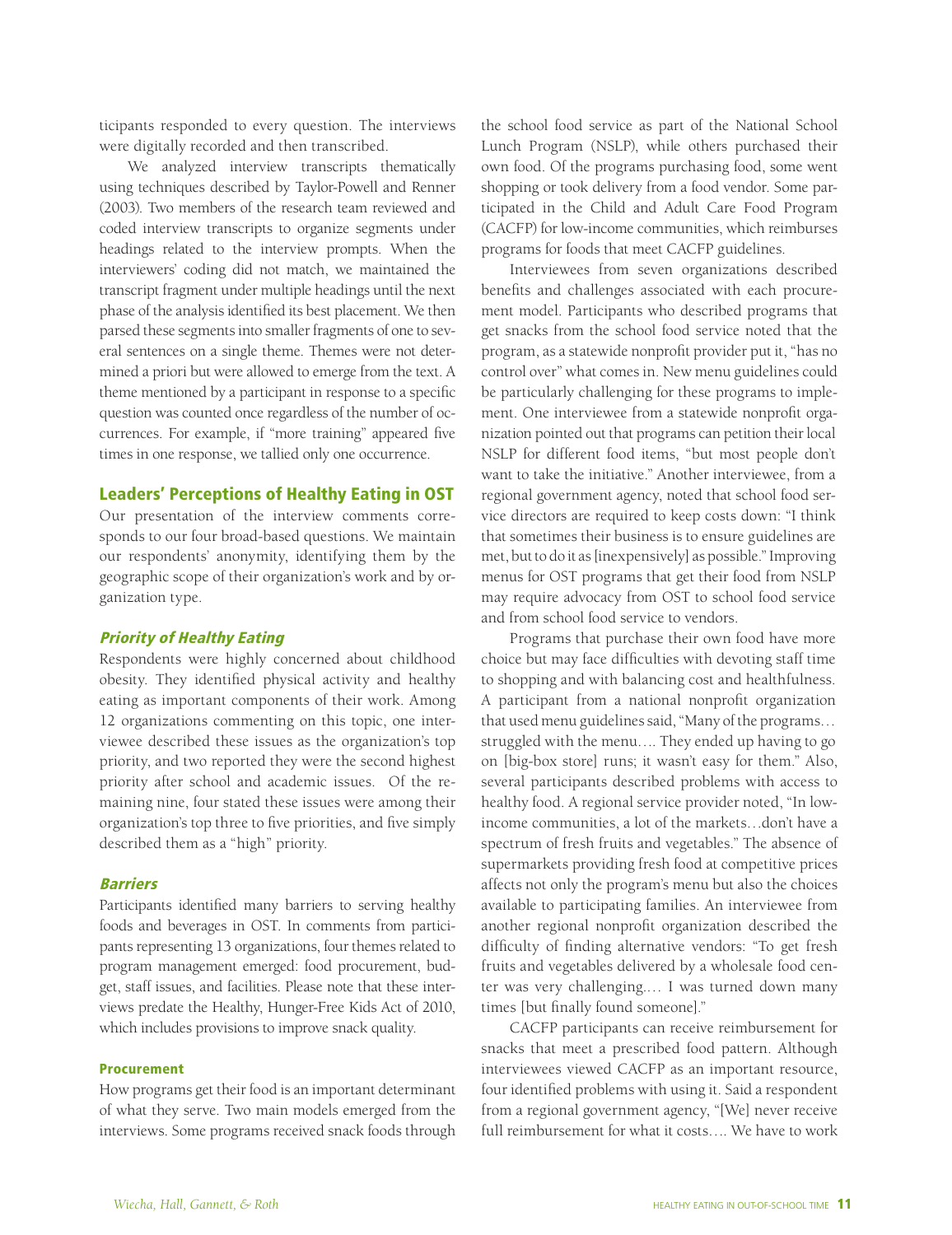so stringently with the food service company to keep the cost down. The [CACFP] guidelines need to be adjusted or really re-evaluated." At the time of these interviews, reimbursement was capped at 74 cents per child per day. Two interviewees noted that CACFP paperwork was difficult for small programs to keep up with. One said that many OST providers don't know enough about CACFP and that it could help many more programs.

#### Budget

Interviewees from eleven organizations commented on the cost of healthful food. While one noted that many

menu improvements can be made without more money, the other ten comments indicated strong concerns about costs. One provider's comment was typical: "You are going to get the cheapest thing you can get. If you don't have a whole lot of money, you're not going to spend a lot. Typically, if the kids don't take the fruits and vegetables, their shelf life isn't going to be very long." Additional empirical data are needed to address the widespread concern that healthful menus are more expensive than mixed- or low-quality menus.

#### Staff Issues

Five interviewees commented on staff issues. All agreed that program staff are responsible for actual implementation, so that their ability and motivation to carry out any menu policy changes requires careful consideration. Noting that staff turnover complicates improvement efforts, one interviewee from a national nonprofit organization said that programs need to "pay people what they deserve" in order to improve staff retention. This interviewee further commented that programs need "a combination of education, commitment, and dollars" as well as "holding up the examples that are successful and continuing to just pound away at it." Ongoing executive support and boosting nutrition knowledge and competency were also cited.

## **Facilities**

Participants from three organizations voiced concern about access to kitchen facilities among OST programs in schools. Wholesome food is generally perishable.

Commented one respondent from a regional nonprofit organization, "The barrier…is very real. You need a partnership with [the school cafeteria] so they … have access to a refrigerator and running water." Programs that do not have shared-use agreements with schools may have difficulty including fresh fruits and vegetables in their menus. It is not clear how widespread this problem may be.

## Standards and Guidelines

Participants from 12 organizations commented on our question on existing standards and whether new guidelines would improve OST food choices. Interviewees

> were familiar with prominent national guidelines. They specifically mentioned the two main USDA programs that influence snacks in OST: CACFP and NSLP. Further mention was made of the Institute of Medicine's recent nutrition guidelines for schools (Stallings, Suitor, & Taylor, 2010). Others discussed state licensing requirements and organization-specific standards. Several respondents were engaged in developing snack-menu guidelines for their own organization or public network.

> > Interviewees discussed benefits

and potential pitfalls of having more rigorous and specific guidelines. Many respondents from a range of organizations supported the idea:

- • "Policy is critical."
- "You do need the guidelines and toolkit as a start."
- "National, well-publicized [guidelines], with resources and training…would be really helpful."

One respondent working at the national level went further, stating that, "We need someone to write the national recommendation so that people like me can start putting it in…policy documents to make sure people realize [these are] the standards that they should be trying to achieve."

Two interviewees noted that programs are looking to the National Afterschool Association and the Council on Accreditation for leadership on guidelines. These two organizations provide the current voluntary and accreditation standards. In this form, expectations and infrastructure already exist.

Many interview participants cautioned that guidelines were not enough to change practices. In the words

"You are going to get the cheapest thing you can get. If you don't have a whole lot of money, you're not going to spend a lot. Typically, if the kids don't take the fruits and vegetables, their shelf life isn't going to be very long."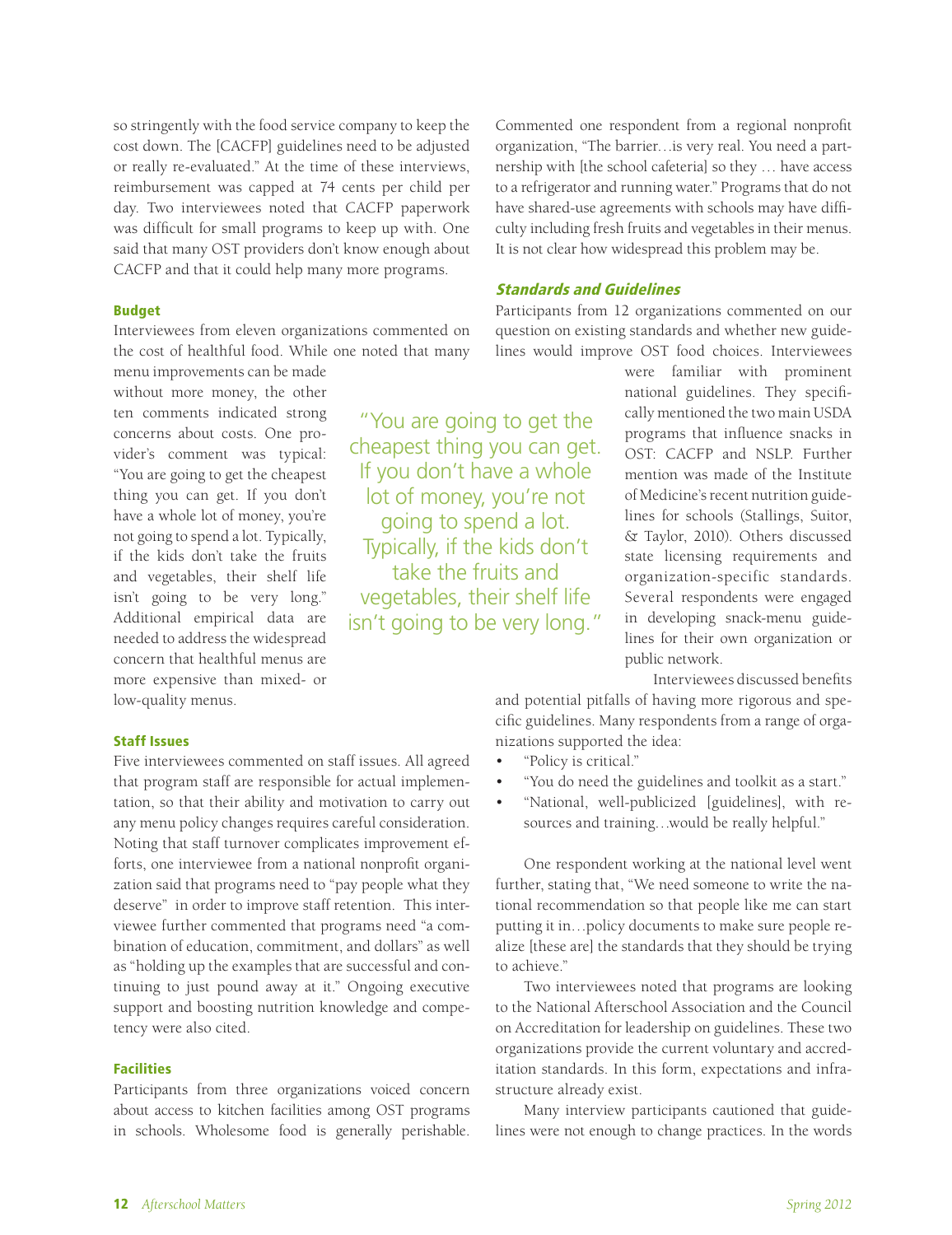of one individual with a national perspective, "Too often people just … give folks who are on the ground trying to do the work a piece of paper, and then they don't know what to do with it." Participants said that structures were needed to support implementation. A representative of a national advocacy organization said, "Without additional funding or training or resources or structure to help implement them, [guidelines] wouldn't really do much… without addressing the barriers." Another interviewee, who had coordinated a similar process through a state agency, noted the importance of building buy-in and

consensus around new rules: "We needed a lot of input from providers … at all different levels to ensure that what we…put out was something that we could all work toward." This sentiment was echoed by a regional government agency leader, who said, "More rigorous and specific guidelines would not improve practices without support from the communities and the parents."

Participants from three organizations commented on potential problems with more comprehensive guidelines. One person noted that vendors can charge high prices for healthful items. Another noted that mandatory nutrition standards could put programs serving needy children in a precarious situation if they lose funding due to poor compliance, which may itself reflect lack of funding, training, or opportunity: "You want to be real careful having these strict guidelines, because then you don't have money unless you follow them.… Having the guidelines and having people understand why they are important and then having the resources for them to implement them…[is] better". One respondent from a statewide advocacy group said plainly that "there is a real opposition to policy" in some circles, indicating that the very idea of regulating menus was objectionable to many.

## **Supports**

Our final question was, "What supports—management, staffing, guidelines, communication, training, financial resources, other infrastructure—need to be in place or would have to change to support healthy eating practices?" Five organizations commented that programs need more money. Additional needs they identified were training, incentives, and accountability structures.

## **Training**

Training was a persistent theme throughout the interviews. Participants said that training was necessary both to improve knowledge and to promote new skills. The director of services from a government agency said, "Educate, educate, educate… We must continue to train our food service staff to purchase, to prepare, to serve healthy foods." In all, six participants argued for more training to help with skills, motivation, and attitudes related to improving menu quality. Said one, "Training is key for staff to be comfortable." Several respondents ad-

"Educate, educate, educate… We must continue to train our food service staff to purchase, to prepare, to serve healthy foods."

vocated for ongoing as opposed to one-time training because of high staff turnover and because skill improvement can require mentoring over time. Noted a respondent from an organization with national scope, "Coaching, training, and mentoring really have to be restructured…to teach afterschool people how to do healthier things." A respondent from an organization working at the state level said,

"It would be beneficial if you… had mentors to come out and assist [staff] and coach them along the way.… I think that if there was a train-the-trainer initiative… that might be very beneficial." One suggestion from a service provider was to ensure that training resulted in certification: "By having our staff obtain a fitness or nutrition certification, for example, we will also be gaining credibility in our programs." Another suggestion was to ensure continuity and persistence by addressing healthy eating at every staff meeting.

# Incentives

Four comments mentioned incentives that would improve implementation. Three of these focused on incentives for programs, such as public recognition or use of a voluntary rating system. A regional service provider suggested developing incentives for vendors: "One of the major adjustments that would help is if the food service vending companies…could have some sort of incentive to provide healthier foods."

#### Accountability Structures

Several interviewees identified key accountability structures to ensure implementation. Respondents felt it was critical to monitor progress toward menu improvement. One person stated simply, "Checking for compliance is important." Seven responses referred to supervision,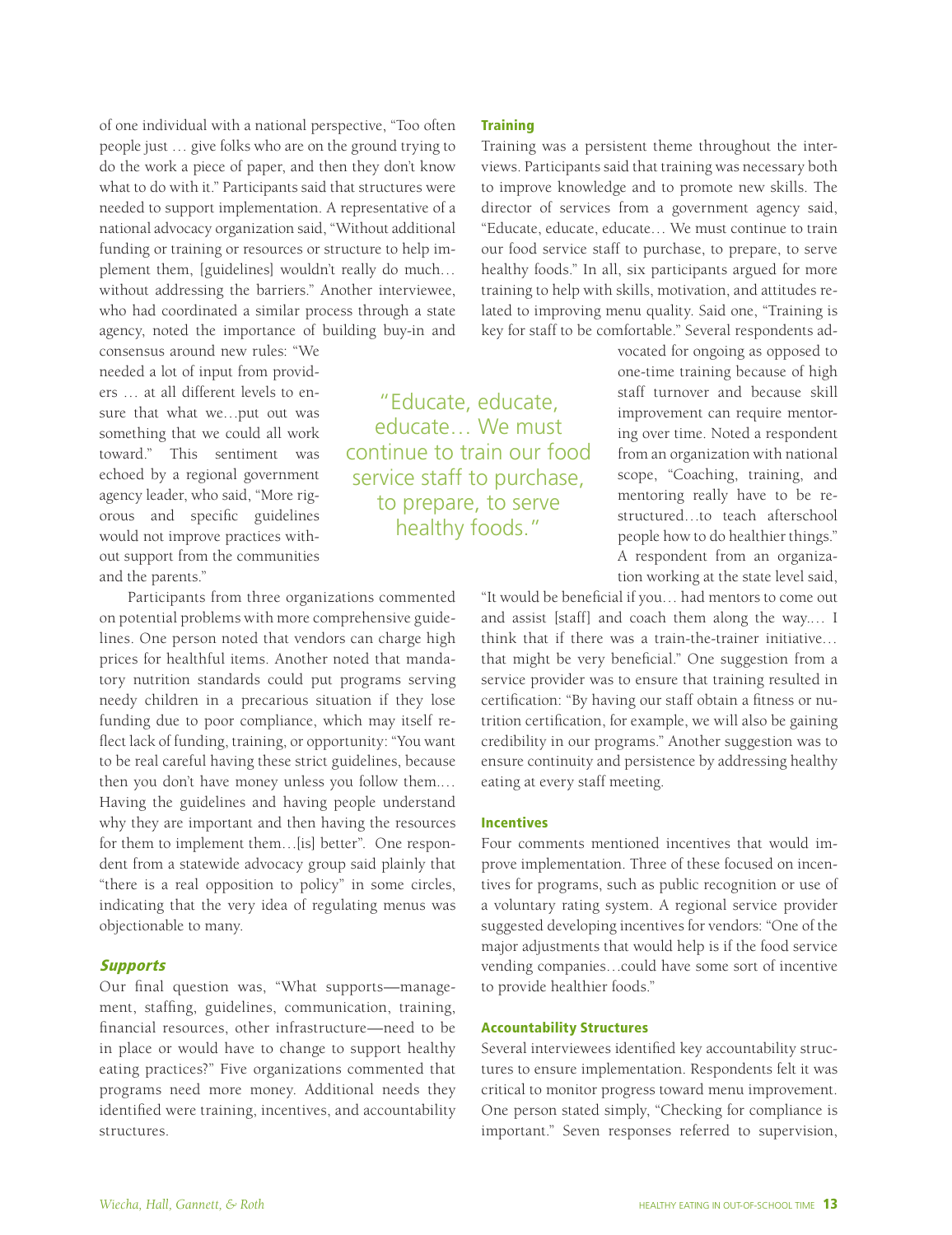

data-based program monitoring, observational monitoring, mentoring, and transparency about progress among program staff and parents of students. One of these comments advocated use of continuous quality improvement methods to maintain progress.

# Toward Healthier Food in OST

A vision for a healthier U.S. cannot be complete without OST programs. In this qualitative study, we spoke with key staff at regional, state, and national organizations that provide services to or conduct policy work with thousands of OST programs. While childhood obesity and healthy eating are high-priority concerns for these organizations, the transition to serving healthy snacks daily will require a number of inputs. We learned that, while budget was a concern, additional funding will not guarantee healthy menus. Having clear, consistent guidelines across organizations and across the country will help reduce confusion and focus efforts, but this too will not be enough. A major barrier is simply procuring healthier foods, whether through local markets, vendors, or school food service programs. Interviewees perceived CACFP, which supports healthy menus, as beneficial but offered caveats on its administrative burden and reimbursement levels. Respondents also made a strong case for ongoing, high-quality staff training. They discussed the positive role of accountability structures and incentives, among other ideas, in promoting and sustaining improvement. Putting these pieces together requires skilled managers who can craft and sustain changes in procurement, preparation, storage, and budgeting. The emerging theme from these interviews was that healthy menu guidelines would be helpful but insufficient to trigger change.

Limitations of this qualitative study could be addressed through additional research. Observation and self-reports could assess actual menu quality and food service infrastructure in OST programs. We did not seek data on actual menus. In addition, we purposely did not define "healthy" menus, so we cannot assume that the term had identical connotations for all respondents. We felt these decisions were warranted because we were assessing perceptions of and attitudes toward the general idea of healthful diets and because of the complexity of introducing specific dietary standards during phone interviews. Another limitation is that members of our convenience sample, though it was crafted to include representatives of key OST organizations, may hold opinions that are not representative.

Despite these limitations, there are many important reasons to reflect on the readiness of OST leaders to improve menu quality. First, obesity prevention efforts, which